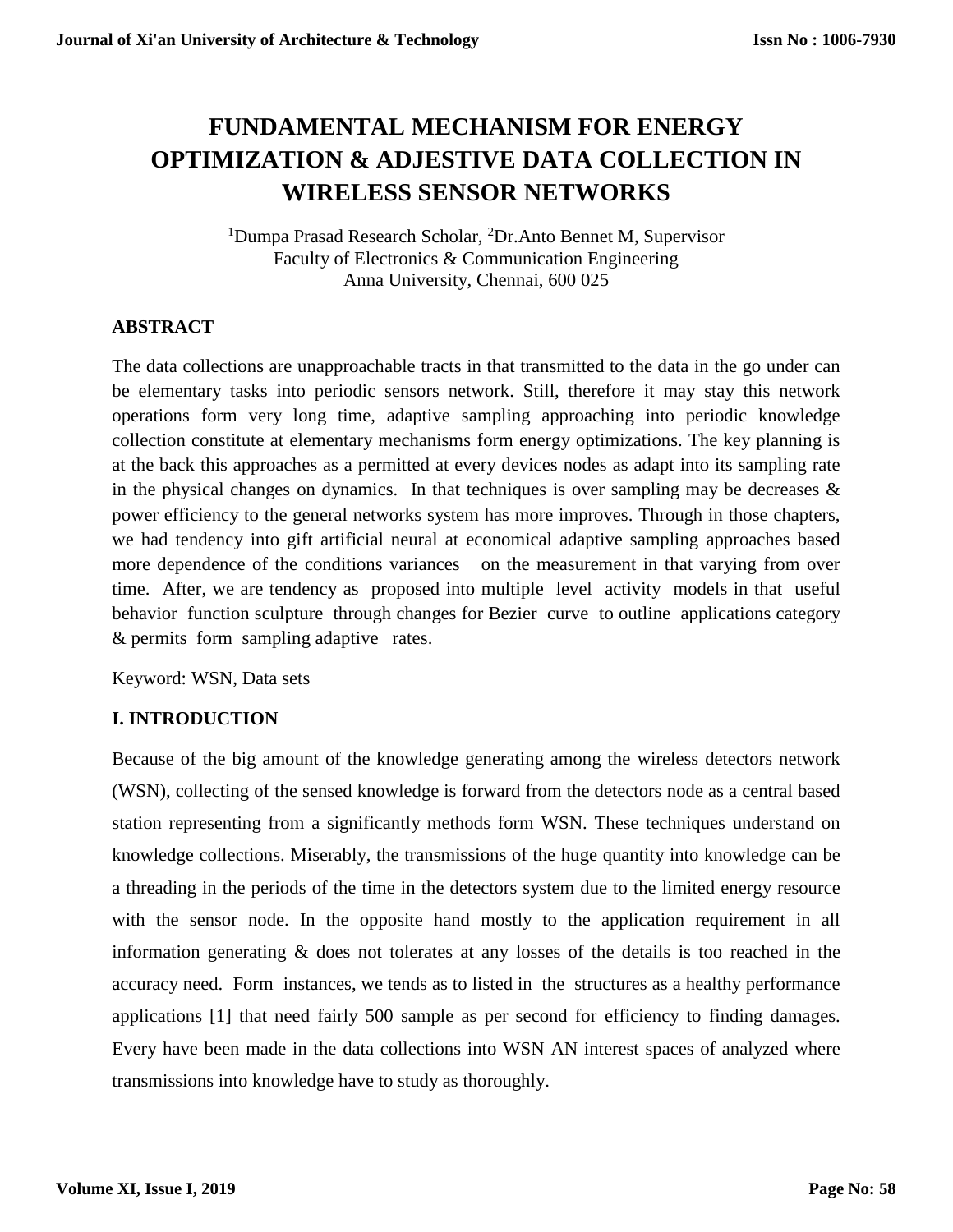The periodic model is use form application in whether as certain condition  $\&$  process needed to be monitor constant, like as the temperatures or pressures, etc. At shown in the before chapters, several example in the application are included in the observations of the nested pattern storm petrel at Great Duck Islands [2], measures at light intensity at a variety of the height into redwood trees [2] & logging temperatures & humidity to the top of the potato plant form precisions agriculture [3]. The sampling periods into periodic data collections are modeling depend upon mostly at however fastly in the conditions or processes varying & whatever intrinsic characteristic as requirement is capture. At shown into chapters II, as a couple of significant designing at consideration associates for the periodic sampling data models. One of the over sampling. Form instances, in the dynamics to the monitor conditions or processing may slows down or speeds up, to the sensors node may adapts into its sampling rate in the changes dynamics with the conditions or processes, over sampling may be minimizing & power efficiency to the overall networks system may be further improves.

#### **II. RELATED WORK**

The predicted in the values are measures for also into source nodes or go under at a periodic wireless sensor network is one of the data's reductions method to reduced in the amount of the data sent through every node. Several research has falls in the area aim into reduces in the communications overhead among the selected from an subset to the data's produce & reconstruct in all original data for some levels at accuracy. several works [4] [12] in that guarantee then the data maintains in the central server to with on certain intervals to the actual sensors reading & nodes, report to them reading in the server as cases in the values are outside this intervals. [12] In the additional hands, we shall be highlighted in that time  $\&$  space is two mainly factor based onto which predictions & adaptive samples may be performing as data as correlates into together time & spaces.

Therefore, adaptive sampling help as reduced in the numbers of the sample through exploited also spatial, sequential or spatio-secular correlation in among senses data. [11], [12] rely on the time factors as performed as data's reductions as [1], [4] counting in the space domains. A number of a small number of the approaches on counting to the temporal & spatial domains [2][6]. The under at elaborate to the several predictions modeled from approach existing within data collections on the periodic wireless sensor network.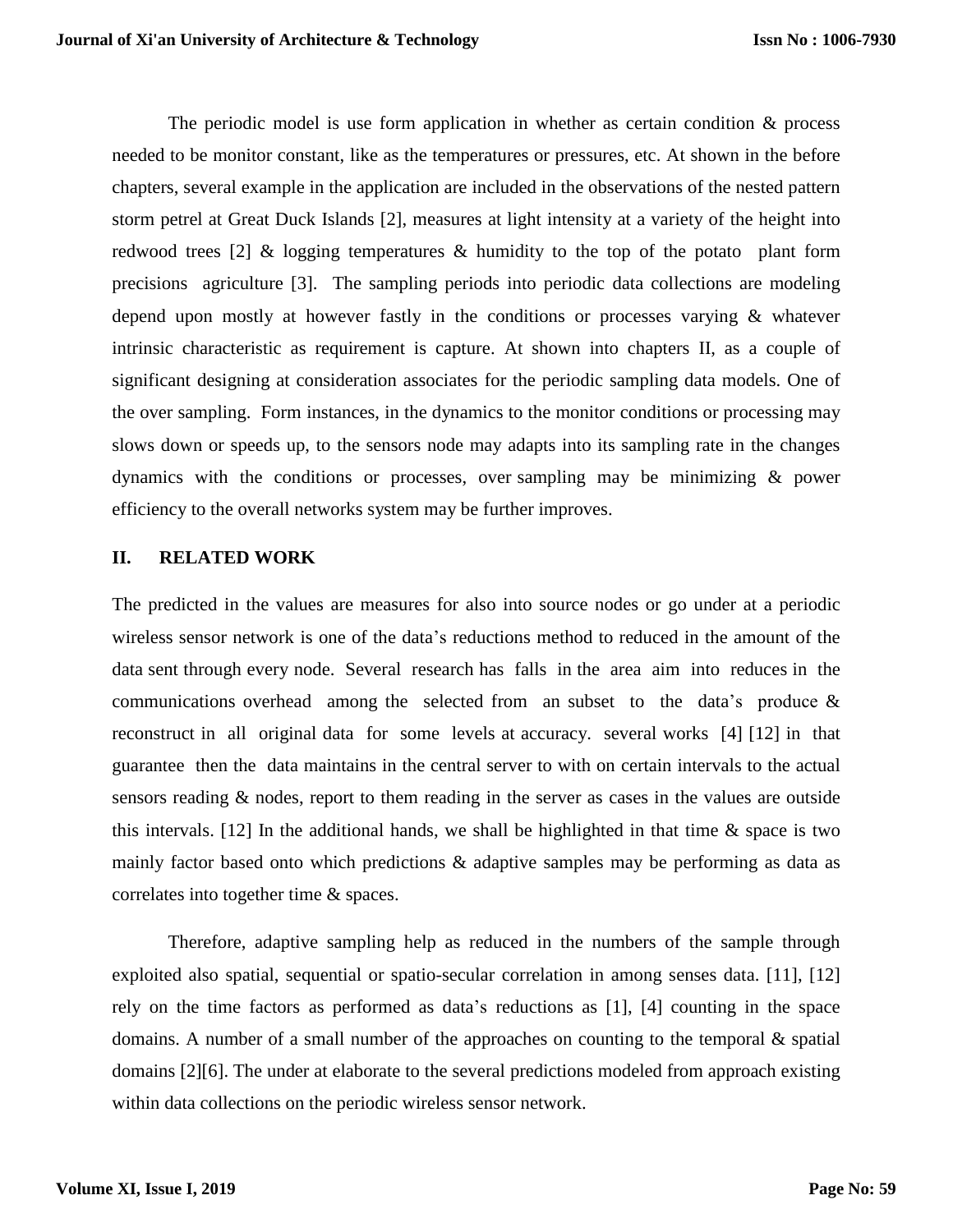### **A. Time Series Approach**

As records in the targets curve, on time sequence of the historically targets at position is transfer between the sensor node for sensing task. Which is the current targets position on obtain, the historically targets is either available to the active sensors node in that target forecasts may be performs.

Reported at approximation of the sensors reading at a regularly time interval is needed into some application on the wireless sensors network. Therefore, time series predictions technique has been adopts as an effective technique to reduce from the communications efforts though preserve the accuracy in the collecting data. The targets are regularly predicts through on number for sensor node & Fisher information's matrices (FIM) is useful at evaluate the target localized error [7]. Measurement to the target is produces using time series into historically targets position transfer through the sensors node within senses task. After, the forecasting result into each component is combines from forecast the target positions. The operations is energy consumptions of the sensor nodes are optimizing uses on a probability awake approaches notice in that anti-colony optimizations (ACO) [8] as introduced into optimizing in the routing schemes with the next sensing periods.

### **B. Spatial Approach**

Additional existing method is limiting into only spaces correlations & based onto groups node into clusters. Spatial data's correlations are used into [10], whether a back casts schemes are proposes. Mostly, node as deploy within sufficiently density doesn't has been section the sensed field in the regular way. In detail, additional nodes have to be dynamic to the region in where deviation of sensed data capacity is higher. In this works at clustering based techniques is used to groups on sensors to clusters, every managed through on clustering at a heads. The authors in [9] called as spatial association based mutual MAC protocols (CC-MAC) can regulate sensor nodes transmissions therefore is minimized in the numbers to the report node while achieved in the desired levels of the distortions. In [10] the TA-PDC-MAC protocols is proposes, on transfer adaptively periodic information collections MAC which is a designing on the TDMA fashions.

The works are design to the way in that it can assign to the time slot with the node activity because of the sampling rate into collision avoidances as manner. Adaptive Sampling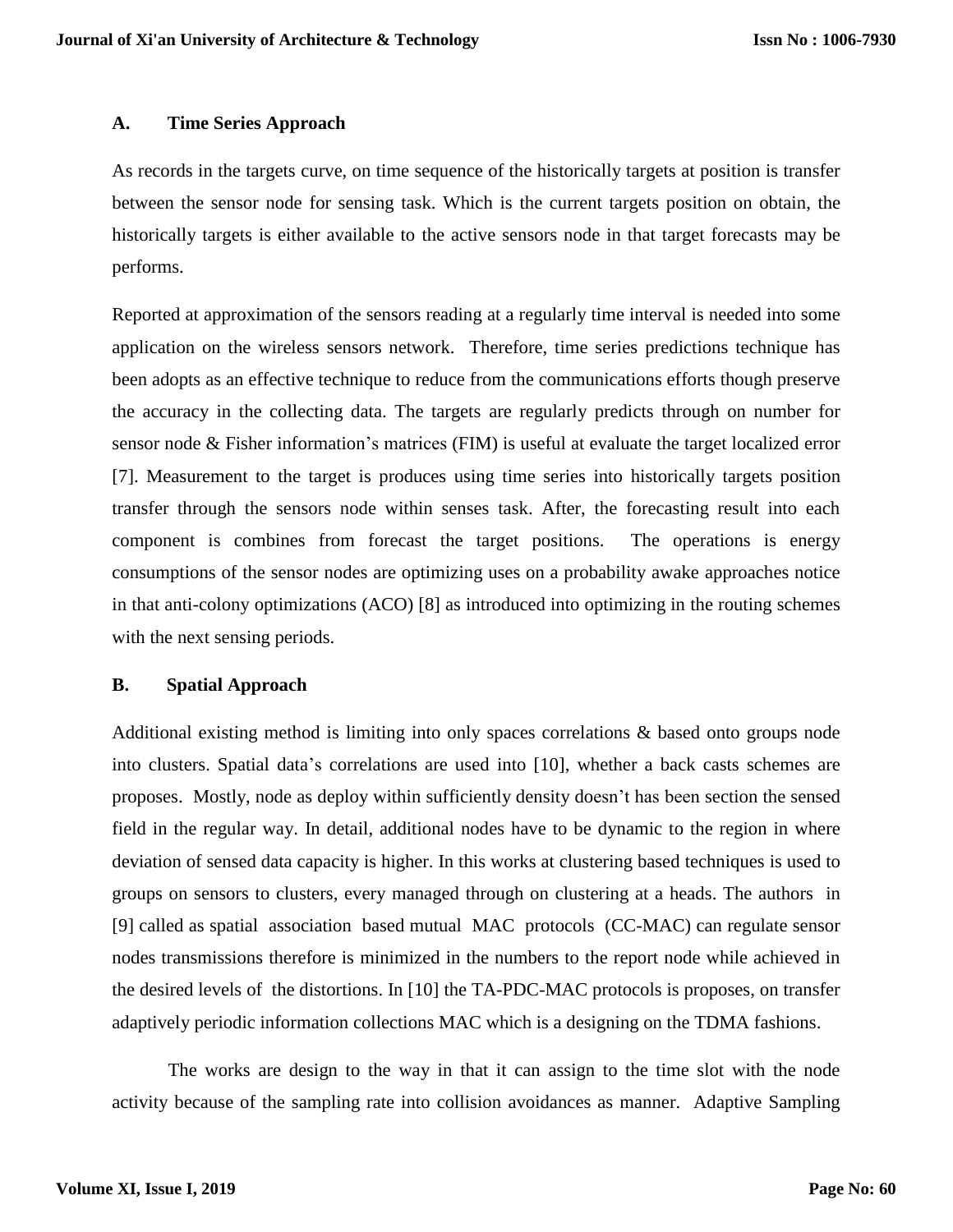Approaches into Data Collections (ASAP) is proposes for [11]. This method is split to the networks in the cluster. At cluster formations as a phase to perform into selecting cluster head & selected which is nodes go to given clusters. The metrics is used to grouping node with the same cluster includes to the similar of the sensors reading or the hop counts. After, not all nodes into clusters is needed to the sample for the environments. Therefore, mostly to the before proposes at a solution is implement as centralizes on manner in that need rather than more computation & communication.

#### **C. Spatio-Temporal Approach**

The predicted data's solved into the problem of the deliver in the total data in the sink, as a result reduces communications. Furthermore, we taken in that accounts are the application critical & proposed on the model that dynamical called as multiple level of the sampling rate corresponds as how many sample is capture per units of time. The finally goals are provided in the requirement of algorithmic supporting with the environment surveillance application for express their objective.

### **III. ADAPTING SAMPLING RATE**

#### **A. Variance study**

In the segment is performs on the statistical models as allows on comparing from means of measured into taken through a  $\overline{n}$  odes into several period. Based on comparisons to nodes can be adapts into its sampling rates. Within periods are sensor nodes as taking as many measuring of temperatures or humidity for examples. To demonstrate, we considering on the sensor nodes n then J periods. Hence, we used in the one ways ANOVA models to testing at whether or not the mean into different period is equal to  $\&$  if the variances from differ one periods to another. We have supposed in that measure inside every period J is independent, into mean  $y_i \&$  the variance of the period is equal  $\sigma_j^2 = \sigma$ 

$$
y_{ij} = \overrightarrow{Y}_j + \varepsilon_{ji}, j = 1, \ldots, J; i = 1, \ldots, n
$$

Which  $\epsilon_{ij}$  is the residual which is independent & the normally distributed follows as N(0; $\sigma^2$ ).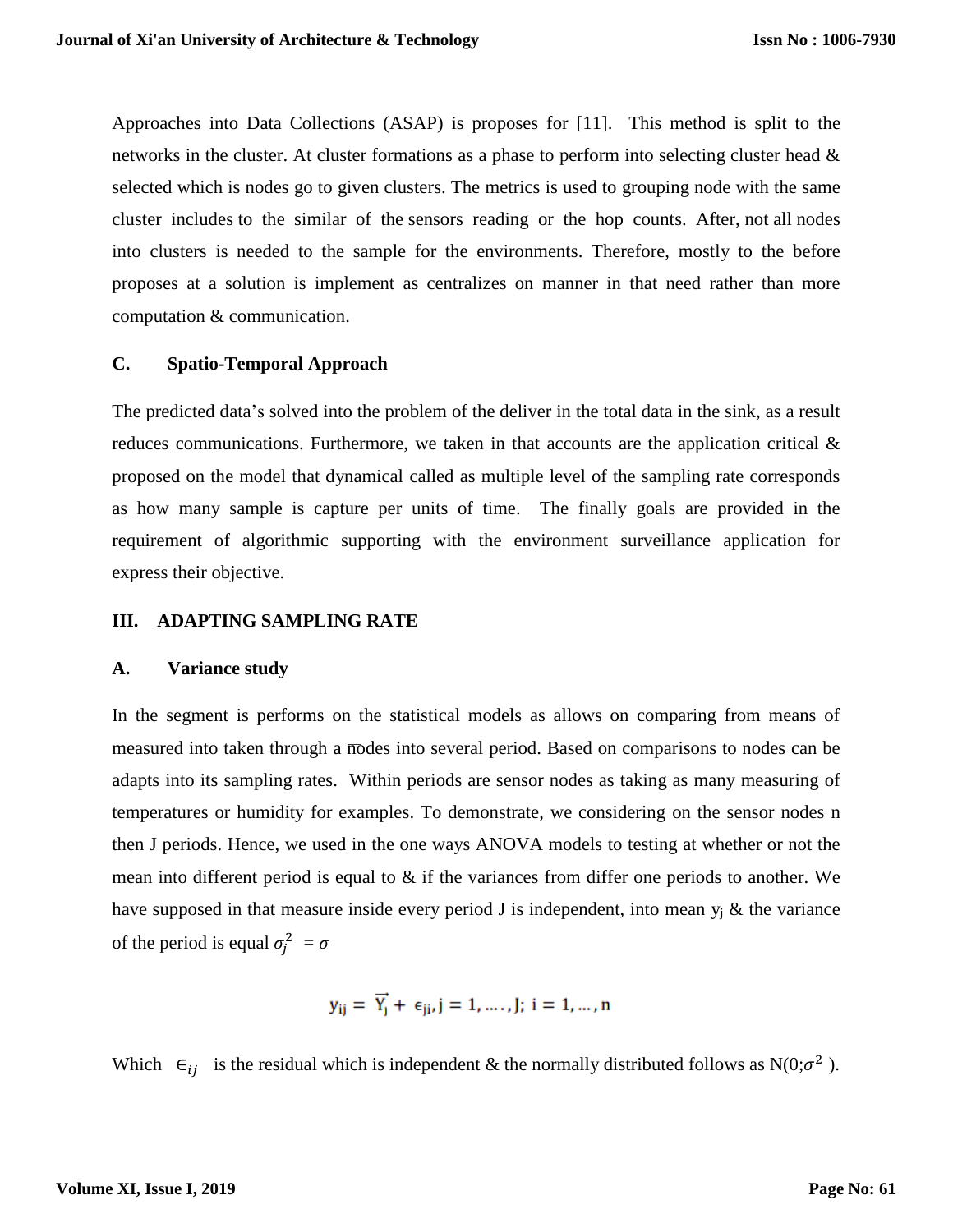.

We denoted as through:

$$
\overline{Y_j} = \frac{1}{n_j} \sum_{i=1}^{n_j} y_{ji.} \ \sigma_j^2 = \frac{1}{n_j} \sum_{i=1}^{n_j} (y_{ji.} - \overline{Y_j})^2, \overline{Y} = \frac{1}{n} \sum_{i=1}^{n_j} \sum_{j=1}^{j} y_{ji}
$$

In the mean  $\&$  the variance into every periods  $\&$  the mean in the J period as respectively. The total variations (ST) with period variations (SR) & the between period variation (SF). The total ideas at the back the analysis of the variance is compared through the ratio to the period variances from period variance & the variance cause due to among; interactions through the measured for much large to which is compared for the variance in that appeared in that with each periods, ST=SR+SF

$$
\Sigma_{j=1}^J \Sigma_{i=1}^{n_j} (y_{ji} - \overline{Y})^2 = \Sigma_{j=1}^J \Sigma_{i=1}^{n_j} (y_{ji} - \overline{Y}_j)^2 + \Sigma_{j=1}^J n_j (\overline{Y}_j - \overline{Y})^2
$$

#### **B. Mean's Period Verification**

To sections is presented however every sensor then each period compare in the mean  $\&$ compute in the variances to the adapts its rate. After a periods j, every sensor nodes is tested to the hypothesis in that all the before period mean & new one is the same or not. Hence we uses to the fisher tests,

$$
F = \frac{SF_{/J-1}}{SR_{/N-J}}
$$

In the hypothesis are corrects in then, F as a Fisher distributions, within  $F(J - 1; N - J)$ degrees of freedom. The hypothesis is reject & then F calculating to the measurement is greater than the critical values to the F distributions with the some desire false-rejections probability (risks  $\alpha$ ). let  $F_t = F_1 \alpha$  (J -1; N -J).

The decisions are based onto F or Ft:

- If F > Ft in the hypothesis is reject within false-rejections probability  $\alpha \&$  the variance among the period is significant.
- If  $F \leq F_t$  is the hypothesis is accepts.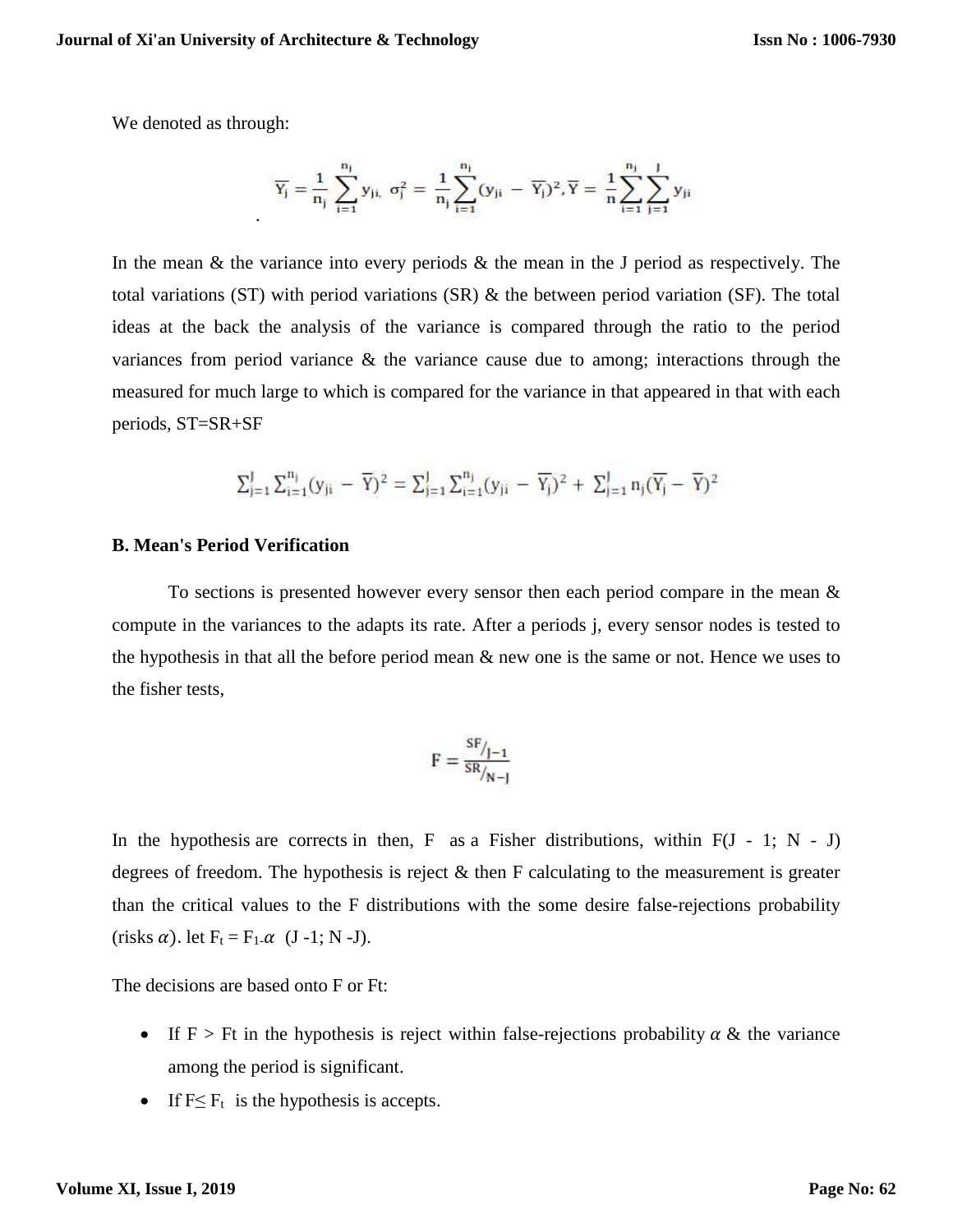## **C. Illustrative Analysis**

| Period (j)  |       |       | 3     | 4     | 5     |                   |
|-------------|-------|-------|-------|-------|-------|-------------------|
|             | 1.51  | 1.69  | 1.56  | 1.30  | 0.73  |                   |
|             | 1.92  | 0.64  | 1.22  | 0.75  | 0.80  |                   |
|             | 1.08  | 0.90  | 1.32  | 1.26  | 0.90  |                   |
|             | 2.04  | 1.41  | 1.39  | 1.69  | 1.24  |                   |
|             | 2.14  | 1.01  | 1.33  | 0.62  | 0.82  |                   |
|             | 1.76  | 0.84  | 1.54  | 0.90  | 0.72  |                   |
|             | 1.17  | 1.28  | 1.04  | 1.20  | 0.57  |                   |
|             |       | 1.59  | 2.25  | 0.32  | 1.18  |                   |
|             |       |       | 1.49  |       | 0.54  |                   |
|             |       |       |       |       | 1.30  |                   |
| $\bar{Y}_j$ | 1.92  | 1.83  | 0.80  | 1.54  | 0.88  | $\bar{Y} = 2.142$ |
| $S_i^2$     | 0.175 | 0.144 | 0.055 | 0.123 | 0.074 |                   |
| $\pmb{n}_i$ | 9     | 9     | 9.5   | 9     | 10    | $N = 46.5$        |

Considering for the measure  $\&$  period at show to the following tables:

Table .1: Measures Analysis

Form  $\alpha = 0.01$  we can be F<sub>t</sub> = 3.83, then the fifth periods into we finding F = 8.066 & then the fourth periods we finding at  $F = 7.43$ .

# **IV. EXPERIMENTAL RESULTS**

To verification of our suggests approaches, we may be conducting as multiple series to simulation using custom Java based simulators. The objective of the simulation is a confirmed in that our adaptive data collections method may successful achieved into desirable result with the energy conservations into periodic sensor network. For the sake with simplicity, to the chapter we have interest into one field of the sensor measurements the temperatures. We perform as different run of the algorithm. In the experimental runs, every node read as periodical real measured & adapt its sampling rates then each rounds according for the BV functions. We evaluate in the performances to the algorithms uses for the follows as parameter: a) the time t; b) m the numbers of the period per rounds; c) the applications critical level  $(r^O)$ . We use two metrics into our simulation: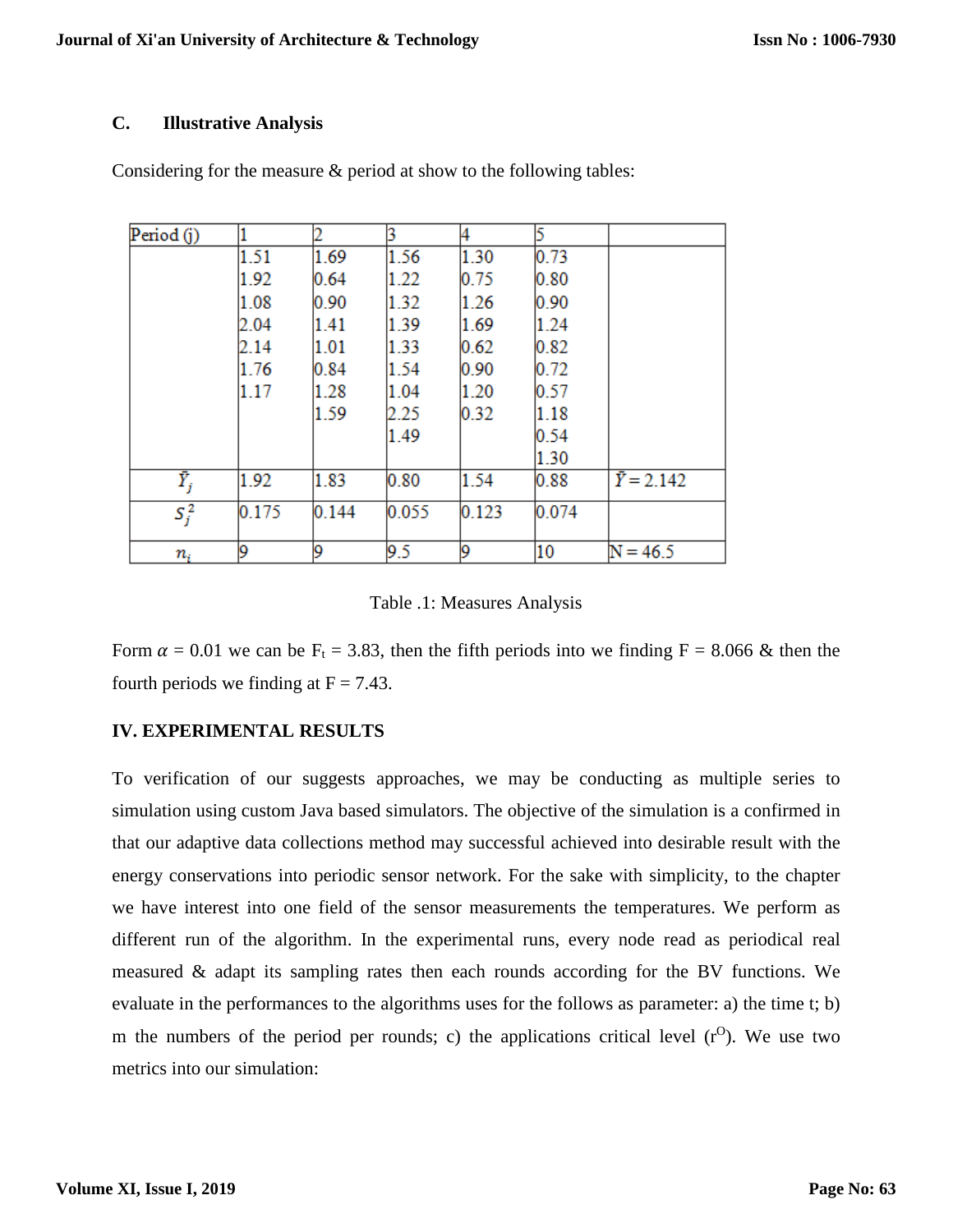- the immediate sampling speeds then every rounds;
- The overall energy dissipations.

The mainly is a goals here in shown however our approaches is able at adapts in the sampling rates of the sensors node due to the changes dynamics to the environments & the applications critical levels. Our simulations result was obtained from the followed parameter:

- on periods are equals to 500 measure (' 4 hour)

 $-S_{MAX} = 150$  or 250

 $-m = 2$ .

 $- \alpha = 0.05$ 

 $- r^0 = 0.2 \& 0.9$ 

At the present into energy preservation points, if the assuming in that every sensors has been energy levels is arbitrarily fix to 5000 unit & that each measured for consume 0.125 units our simulations result for again very encourage. With the examples, for  $r^0 = 0.2 \& S_{MAX} = 150$ , our approaching due to able as a provided at a gains of the over as 25 percentage from sensor lifetime (compares as a non-optimizes as sampling rates).

# **V. CONCLUSION**

We provide at an adaptive samples as approaching due to energy efficient periodic data collections into sensor network. We describes as a two mainly mechanism in that for the core into our approaches. Firstly we studies in the sense data's among the period based to the dependent of the conditions from variance at measurement vary between over time. After, we propose on multiple level activity models in that used to behavior function as model through the modify at Bezier curve into defined as applications class & allows as each nodes at computes its sampling rates. We show in that our approaches may be effective use from increased in the sensors network lifetime, as still keeps in the quality to the collecting data higher.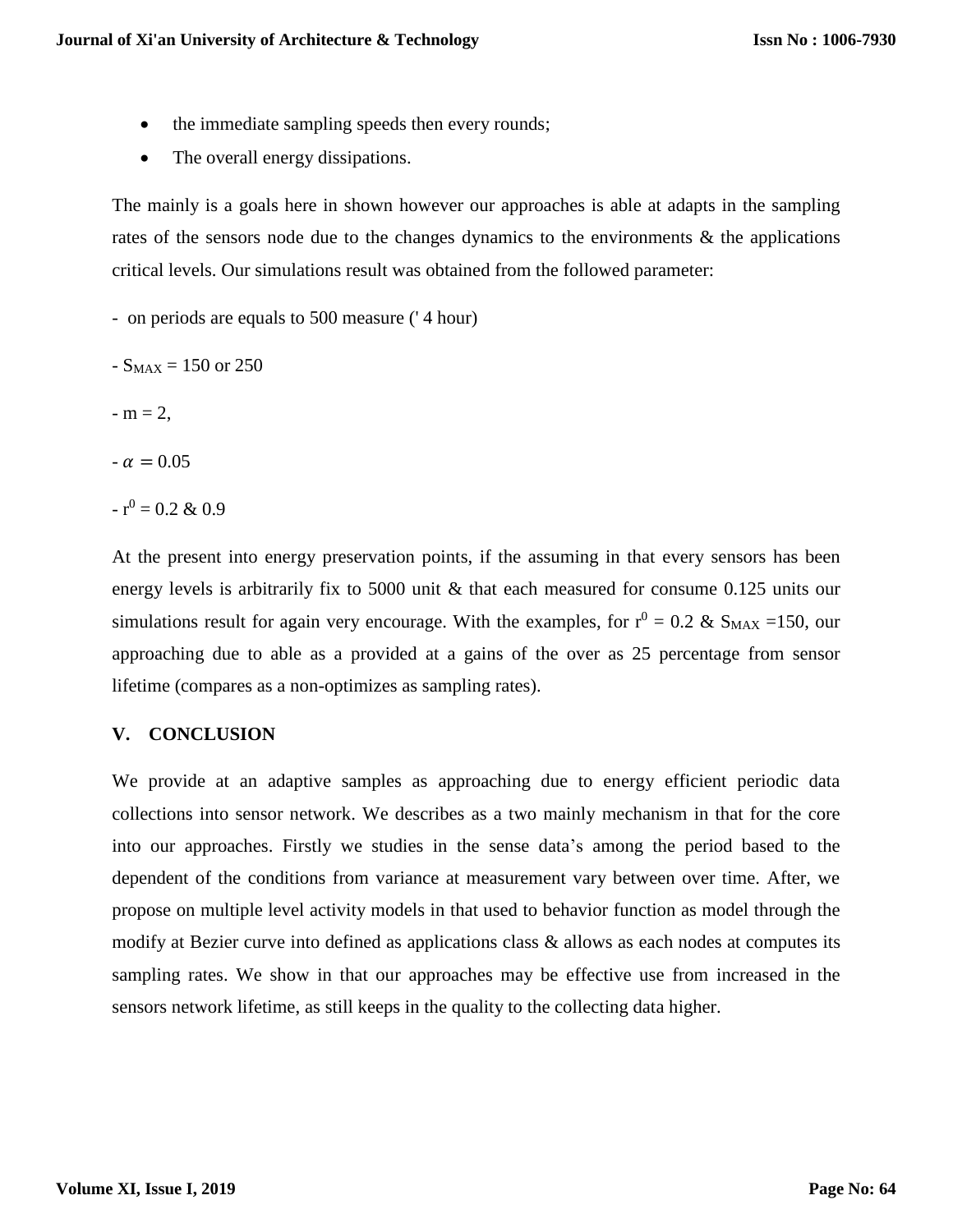#### **VI. REFERENCES**

[1]. C. Olston, B.T. loo and J.Widom: Adaptive precision setting for set aside gathered characteristics. ACM SIGMOD, 2001.

[2]. A. Jain, E.Y. Chang and Y.- F. Wang: Adaptive move remote asset controls the use of Kalman Filters. In grumblings of the ACMSIGMOD/PODS gathering (SIGMOD 04), Paris, France, June 2004.

[3]. A. Jain and E.Y. Chang: Adaptive Sampling for Sensor Networks. In instances of the essential generally speaking Workshop on data control for Sensor Networks (DMSN'04),Toronto, Canada, June 2004.

[4]. C. Guestrin, P. Bodik, R. Thibaux R., M. Paskin and S. Shock: assigned Regression: a green Framework for Modeling Sensor society genuine variables. In court docket cases of the third overall Symposium on estimations preparing in Sensor Networks (IPSN '04) the us, 2004.

[5]. Y. Le Borgne and G. Bontempi: supportive Cycle for Predictions in Wireless Sensor Networks. In instances of the consequent as a rule assembling on smart Australia, December 2005.

[6]. A. Deshpande, C. Guestrin, S.R. Incense, J.M. Hellerstein and W. Hong: model-driven genuine variables Acquisitioning Sensor Networks. In court docket occasions of the thirtieth VLDB '04) Toronto, Canada, June 2004

[7]. S.Goel and T. Imielinski. Want based completely following in sensor structures: Taking heading from mpeg. In ACM PC correspondence evaluation, 31(5wireless), 2001.

[8]. Lin, Z.; Zou, Q. Cramer-Rao rot sure for parameter estimation in nonlinear structures. IEEE signal Processing Letters 2005, 12, 855-858.

[9]. 39. Zecchin, A.C. Parametric separate for an underground dreadful little creature set of rules executed to water dispersing instrument streamlining. IEEE Transactions on Evolutionary Computation 2005, nine, wi-five-191